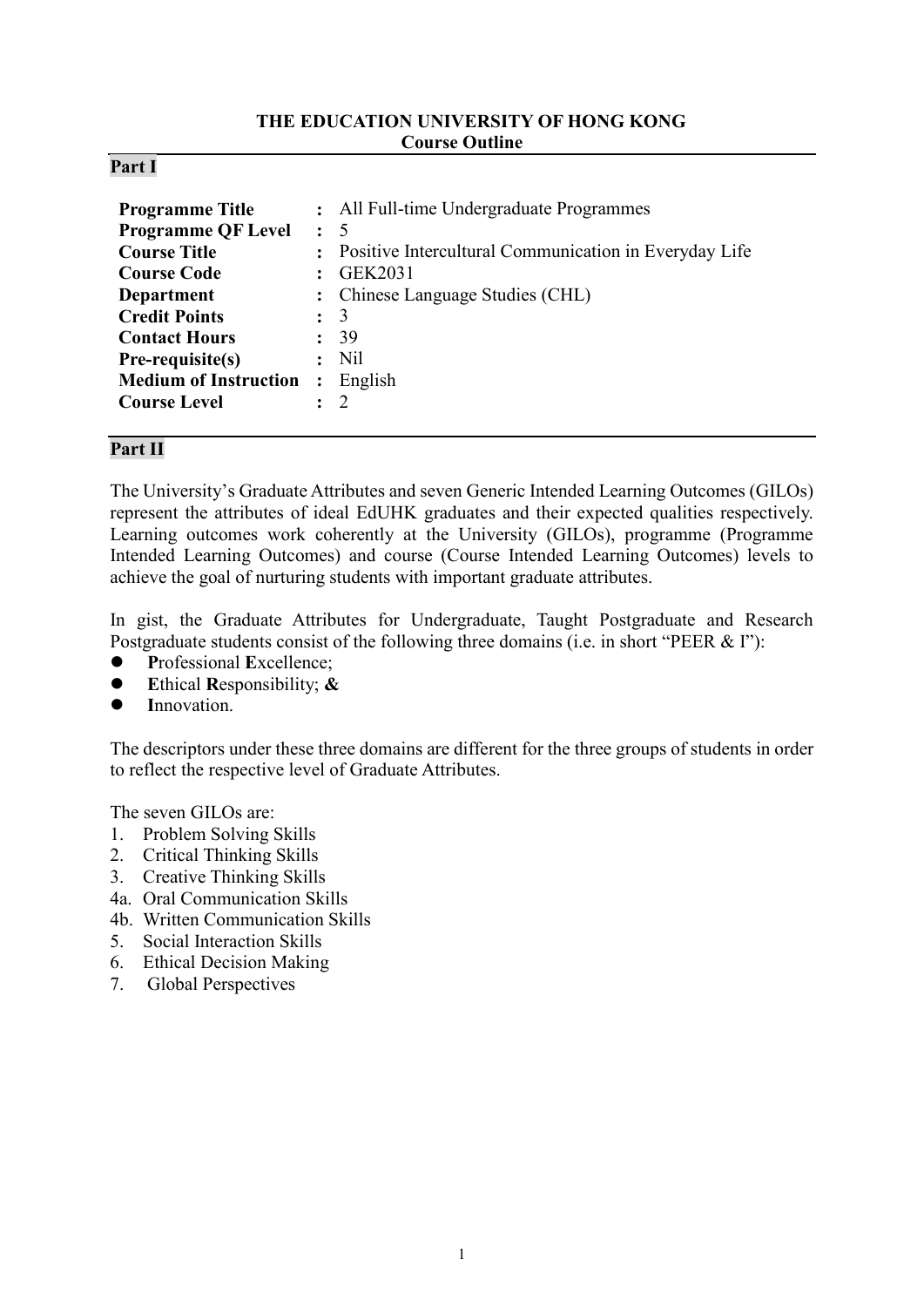#### **1. Course Synopsis**

This course aims at equipping students with knowledge in concepts and theories of intercultural communication and skills to achieve positive intercultural communication. Positive intercultural communication requires an understanding of culturally and contextually acceptable behavior, minimizing misinterpretation, and achieving personal goals while fulfilling normative expectations of cultural contexts. Students will develop a theoretical understanding of the role of cultural values and dimensions of cultural variability in intercultural communication. The course will cover three core theories: face-negotiation theory, expectancy violations theory, and anxiety/uncertainty management theory. By group discussion on intercultural communication cases, students will be engaged in articulating implicit value judgments, making connections to values of other students or the ones in learning materials, and applying theories to analyze values and intentions that underlie intercultural misinterpretations and conflicts. By multi-perspective thinking, students will reconstruct their values to allow multiple interpretations of communicating behavior from the perspective of other cultures. From a practical perspective, students will develop verbal and non-verbal communication skills to achieve positive intercultural communication. Opportunities will be provided to students to share personal intercultural communication experiences; and to apply skills into everyday communication with friends, family, and teammates via role play.

## **2. Course Intended Learning Outcomes (CILOs)**

*Upon completion of this course, students will be able to:*

| CLLO <sub>1</sub>              | Demonstrate an understanding of key concepts in intercultural                 |  |  |  |  |
|--------------------------------|-------------------------------------------------------------------------------|--|--|--|--|
|                                | communication such as positive intercultural communication, cultural          |  |  |  |  |
|                                | values, and cultural variability;                                             |  |  |  |  |
| C <sub>LO<sub>2</sub></sub>    | Demonstrate an understanding of theories in intercultural communication:      |  |  |  |  |
|                                | face-negotiation theory, expectancy violations<br>theory,<br>and              |  |  |  |  |
|                                | anxiety/uncertainty management theory;                                        |  |  |  |  |
| C <sub>II</sub> O <sub>3</sub> | Critically apply theories to analyze the role of cultural values and cultural |  |  |  |  |
|                                | variability in intercultural miscommunication;                                |  |  |  |  |
| C <sub>1</sub> CO <sub>4</sub> | Cultivate personal values that allow multiple interpretations of              |  |  |  |  |
|                                | communicating behavior from the perspective of other cultures;                |  |  |  |  |

CILO<sup>5</sup> Appropriately apply verbal/non-verbal communication skills to resolve intercultural conflicts and to achieve positive intercultural communication.

## **3. Content, CILOs and Teaching & Learning Activities**

| <b>Course Content</b> | <b>CILOs</b> | <b>Suggested Teaching</b> |
|-----------------------|--------------|---------------------------|
|                       |              | & Learning                |
|                       |              | <b>Activities</b>         |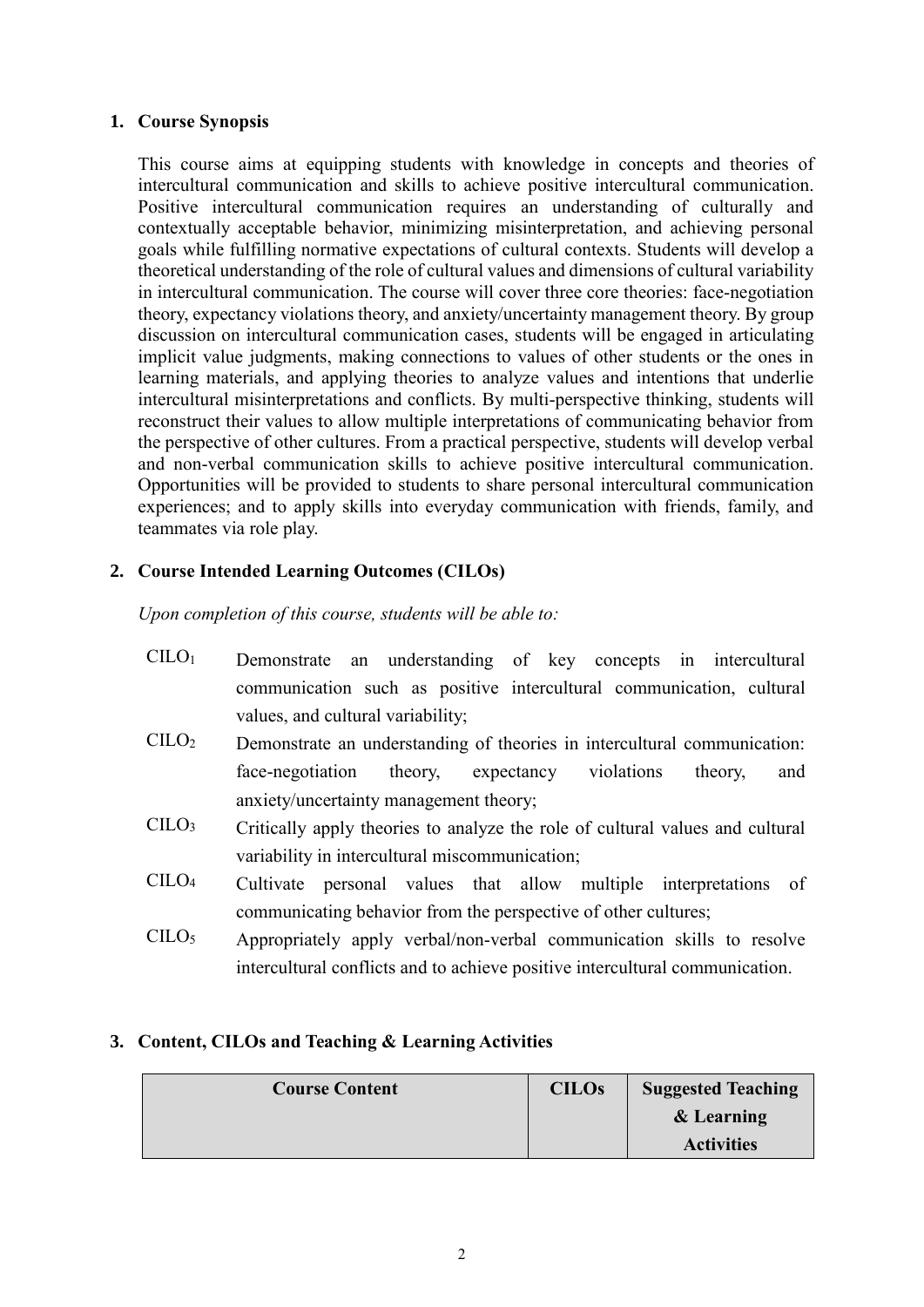| Introducing<br>critical issues in intercultural    | CLO <sub>1,2</sub>                  | Lectures<br>$\bullet$         |
|----------------------------------------------------|-------------------------------------|-------------------------------|
| communication;                                     |                                     | Group work<br>$\bullet$       |
| Introducing the key concepts of intercultural      |                                     | Reflection                    |
| communication:                                     |                                     |                               |
| Positive intercultural communication;<br>$\bullet$ |                                     |                               |
| Cultural values;<br>$\bullet$                      |                                     |                               |
| Cultural variability                               |                                     |                               |
| Individualism-collectivism;<br>$\circ$             |                                     |                               |
| Masculinity-femininity.<br>$\circ$                 |                                     |                               |
| Theories of intercultural communication (1)-face-  | C <sub>2,3,4,5</sub>                | Lectures                      |
| negotiation theory:                                |                                     | Group discussion<br>$\bullet$ |
| Analyzing issues in <b>interpersonal</b>           |                                     | Role-play                     |
| relationships from the perspective of              |                                     | Case analysis                 |
| different cultural values and cultural             |                                     |                               |
| variability;                                       |                                     |                               |
| Introducing positive verbal and non-               |                                     |                               |
| verbal intercultural communication skills          |                                     |                               |
| for building positive<br>interpersonal             |                                     |                               |
| relationships with friends.                        |                                     |                               |
| Theories of intercultural communication (2)-       | C <sub>2,3,4,5</sub>                | Lectures                      |
| expectancy violations theory:                      |                                     | Group discussion<br>$\bullet$ |
| Analyzing<br>issues<br>in<br>intimate<br>$\bullet$ |                                     | Role-play<br>$\bullet$        |
| relationships from the perspective of              |                                     | Case analysis                 |
| different cultural values and cultural             |                                     |                               |
| variability;                                       |                                     |                               |
| Introducing positive verbal and non-               |                                     |                               |
| verbal intercultural communication skills          |                                     |                               |
| building harmonious<br>for<br>intimate             |                                     |                               |
| relationships with family.                         |                                     |                               |
| Theories of intercultural communication (3)-       | C <sub>L</sub> O <sub>2,3,4,5</sub> | Lectures                      |
| anxiety/uncertainty management theory:             |                                     | Group discussion              |
| Analyzing issues in intergroup and                 |                                     | Role-play<br>٠                |
| intragroup communication (teamwork)                |                                     | Case analysis                 |
| from the perspective of different cultural         |                                     |                               |
|                                                    |                                     |                               |
| values and cultural variability;                   |                                     |                               |
| Introducing positive verbal and non-               |                                     |                               |
| verbal intercultural communication skills          |                                     |                               |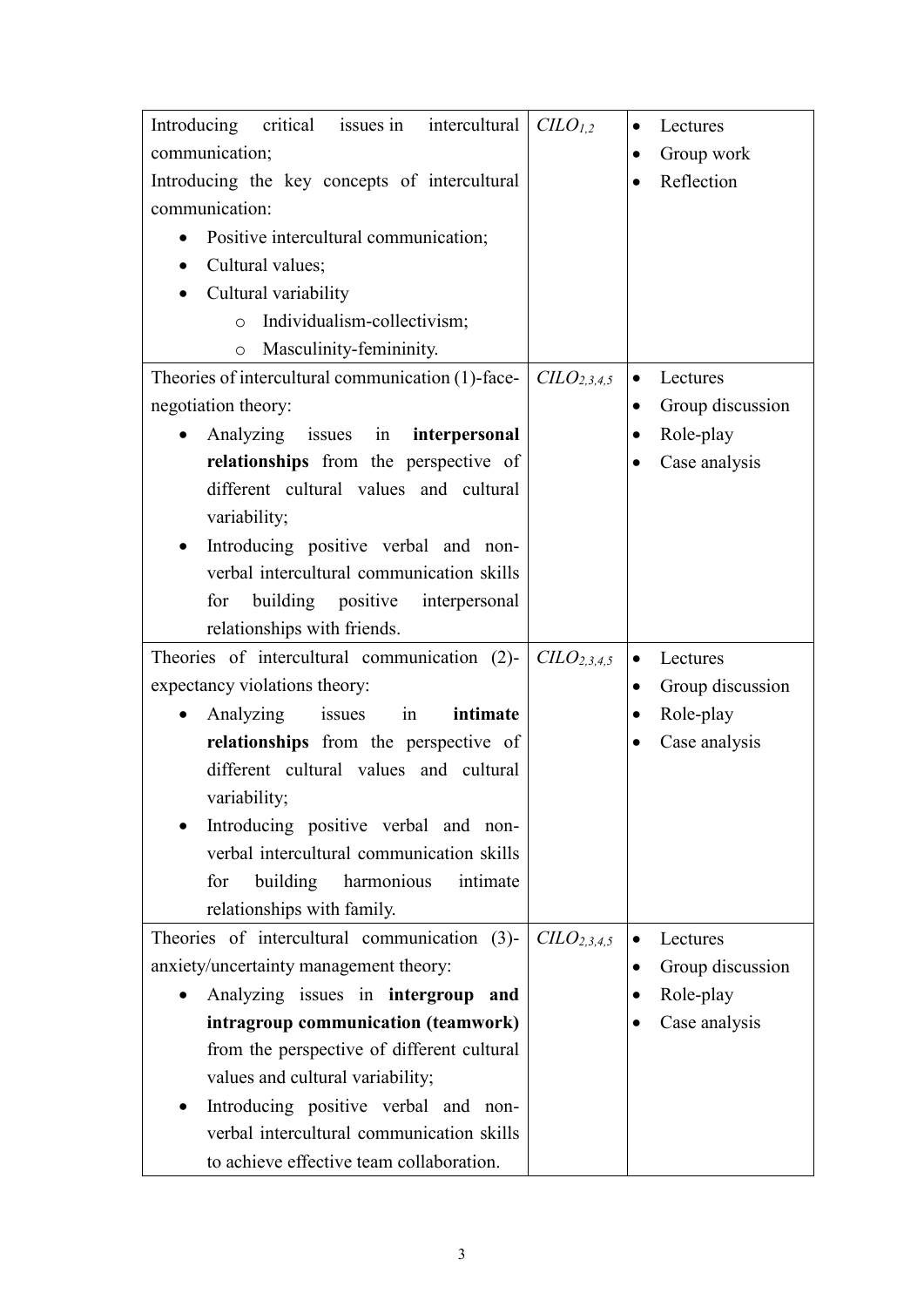| Reflection: |                                  |          |                                        |  | Group discussion |
|-------------|----------------------------------|----------|----------------------------------------|--|------------------|
| $\bullet$   | Reflecting on relevant theories; |          |                                        |  | Consultation     |
| $\bullet$   | Sharing                          | personal | intercultural                          |  |                  |
|             | communication experiences;       |          |                                        |  |                  |
| $\bullet$   |                                  |          | Reconceptualizing personal values from |  |                  |
|             | case analysis.                   |          |                                        |  |                  |

#### **4. Assessment**

| <b>Assessment Tasks</b>                                | Weighting $(\% )$ | <b>CILO</b>                 |
|--------------------------------------------------------|-------------------|-----------------------------|
| (a) Participation: Students engage in online           | 20%               | $CLO_{1,2,3}$               |
| discussion on the issues in intercultural              |                   |                             |
| communication.                                         |                   |                             |
| $(6)$ Group work (Oral presentation): Select or create | 50%               | C <sub>LO2, 3, 4, 5</sub>   |
| video that demonstrates intercultural<br>$\mathbf{a}$  |                   |                             |
| misinterpretations and conflicts; apply relevant       |                   |                             |
| theories to analyze the values that underlie           |                   |                             |
| intercultural communicating behavior; make             |                   |                             |
| suggestions on how the communication can be            |                   |                             |
| improved.                                              |                   |                             |
| (c) Self-reflection: Write a reflection (1400 words)   | 30%               | $CLO$ <sub>2</sub> , 3, 4,5 |
| personal values<br>and intercultural<br><sub>on</sub>  |                   |                             |
| communicating behavior by applying relevant            |                   |                             |
| theories.                                              |                   |                             |

## **5. Required Text(s)**

A reading packet including selections from literary texts as well as articles will be distributed.

## **6. Recommended Readings**

- An, R., & Chiang, S. Y. (2015). International students' culture learning and cultural adaptation in China. *Journal of Multilingual and Multicultural Development*, *36*(7), 661-676.
- Bella, M., & Mody, W. B. G. B. (2002). *Handbook of international and intercultural communication*. London: Sage Publications.
- Bobda, A. S. (2009). The meaning of English words across cultures, with a focus on Cameroon and Hong Kong. *Journal of Multilingual and Multicultural Development*, *30*(5), 375-389.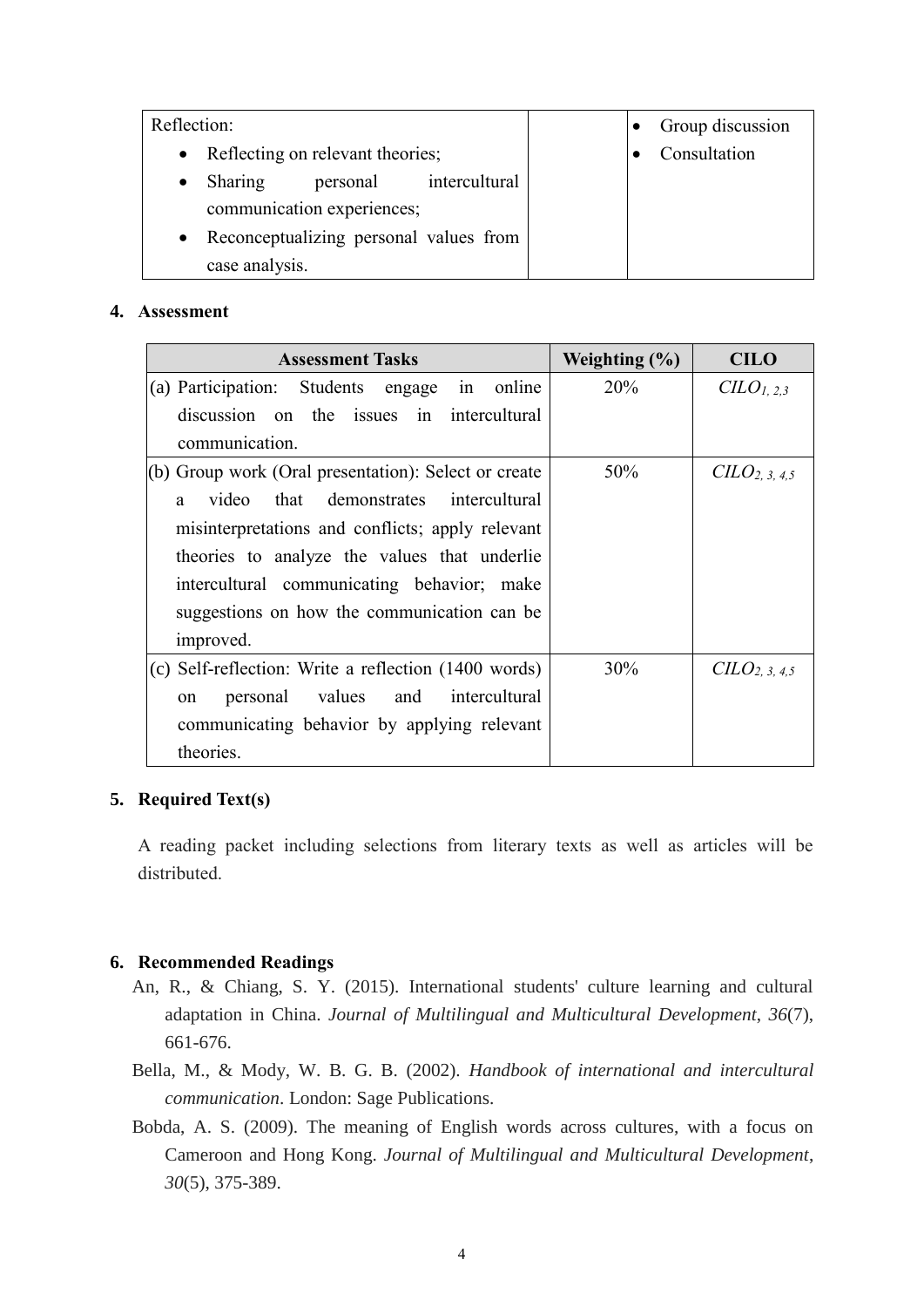- Bond, M. H. (1996). *The handbook of Chinese psychology*. Hong Kong: Oxford University Press.
- Burgoon, J. K. (1993). Interpersonal expectations, expectancy violations, and emotional communication. *Journal of Language and Social Psychology*, *12*(1-2), 30-48.
- Chen, G. M., Starosta, W. J., Lin, D., & You, Z. (1998). *Foundations of intercultural communication.* Boston: Allyn and Bacon.
- Chua, R. Y., Morris, M. W., & Ingram, P. (2009). Guanxi vs networking: Distinctive configurations of affect-and cognition-based trust in the networks of Chinese vs American managers. *Journal of International Business Studies*, *40*(3), 490-508.
- Gardner, R., Cairns, J., & Lawton, D. (2000). *Education for values : Morals, ethics and citizenship in contemporary teaching.* UK: Kogan Page.
- Gibson, C. B. (1997). Do you hear what I hear? A framework for reconciling intercultural communication difficulties arising from cognitive styles and cultural values. In P. C. Earley & M. Erez (Eds.), *The New Lexington Press management and organization sciences series and New Lexington Press social and behavioural sciences series* (p. 335–362). San Francisco, CA, US: The New Lexington Press/Jossey-Bass Publishers.
- Gudykunst, W. B. (2003). *Cross-cultural and intercultural communication*. United States of America: Sage Publications.
- Gudykunst, W. B., & Nishida, T. (1986). The influence of cultural variability on perceptions of communication behavior associated with relationship terms. *Human Communication Research*, *13*(2), 147-166.
- Hofstede, G. (Ed.). (1998). *Masculinity and femininity: The taboo dimension of national cultures (Vol. 3)*. Thousand Oaks, London, New Delhi: Sage Publications.
- Hofstede, G., & Bond, M. (1984). Hofstede's cultural dimensions. *Journal of Cross-Cultural Psychology*, *15*, 417-433.
- Kenneth Cushner and Richard W. Brislin. (1995) *Intercultural interactions : A practical guide.* United States of America: Sage Publications.
- Ladegaard, H. J. (2016). *The discourse of powerlessness and repression: Life stories of domestic migrant workers in Hong Kong*. New York: Routledge.
- Ladegaard, H. J., & Cheng, H. F. (2014). Constructing the cultural 'other': Prejudice and intergroup conflict in university students' discourses about 'the other'. *Language and Intercultural Communication*, *14*(2), 156-175.
- Martin, J. N., & Nakayama, T. K. (2013). *Intercultural communication in contexts*. New York, NY: McGraw-Hill.
- Roccas, S., & Sagiv, L. (2017). *Values and behavior: Taking a cross cultural perspective*. Switzerland: Springer International Publishing.
- Stephan, W. G., Stephan, C. W., & Gudykunst, W. B. (1999). Anxiety in intergroup relations: A comparison of anxiety/uncertainty management theory and integrated threat theory. *International Journal of Intercultural Relations*, *23*(4), 613-628.